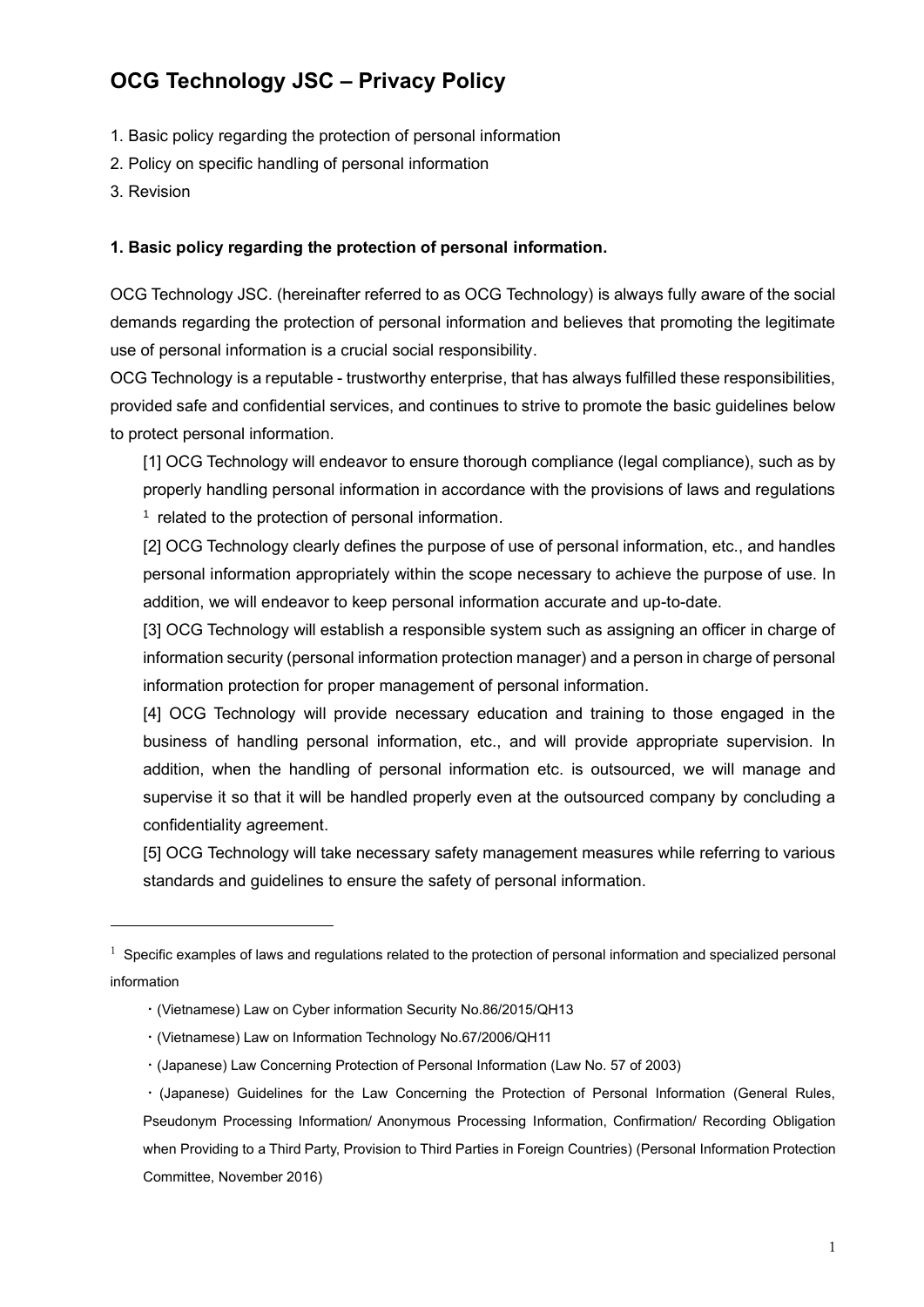[6] OCG Technology will respond appropriately to the opinions and inquiries from customers regarding the handling of personal information, etc. in OCG Technology.

[7] OCG Technology will endeavor to continuously improve the management system, security management measures and other necessary measures in order to further promote the protection of personal information.

OCG Technology recognizes that it is important to protect not only personal information but also information about clients of corporations and other organizations equally and strictly. OCG Technology will handle this information as well as personal information.

## **2. Policy on specific handling of personal information.**

(1) Method of obtaining personal information used by OCG

OCG Technology obtains customer's personal information  $2$  legally and fairly by oral, written, electromagnetic recording media, electromagnetic recording such as sending by e-mail/ web interface, audio recording, video recording and other input from email and web interface (Including cases where we acquire indirectly from customer, in addition to acquiring directly from the customer.) In addition, when answering a call with a customer, we may record the call in order to accurately grasp the order, opinion, request, inquiry, etc., and to improve the service in the future.

#### (2) Purpose of use

OCG Technology defines the purpose of use as follows when handling personal information acquired by the method described in (1) above.

[1] Provision of our services <sup>3 4</sup>

<sup>3</sup> Service

Refers to the following businesses (including contracts, contracts, and consignments) provided by OCG Technology.

・ Software development business

<sup>4</sup> Provision of service

In addition to providing services, maintenance (including troubleshooting), changes, abolition, etc. are included.

<sup>2</sup> Personal information

The personal information specified in the Law on Cyber information Security includes personal data and retained personal data. In addition, in the case of customers that are not individual customers, the personal information about the representatives, officers, employees, etc. of the customers will be used by OCG Technology when providing or selling services, etc., is included. However, this privacy policy does not include specialized personal information.

<sup>・</sup> Provide Japanese value-added service to Vietnam

a. Business of educational IT services: intelligent education, learning on mobile devices, editing educational content.

b. Online game business: cloud games, mobile games, eSports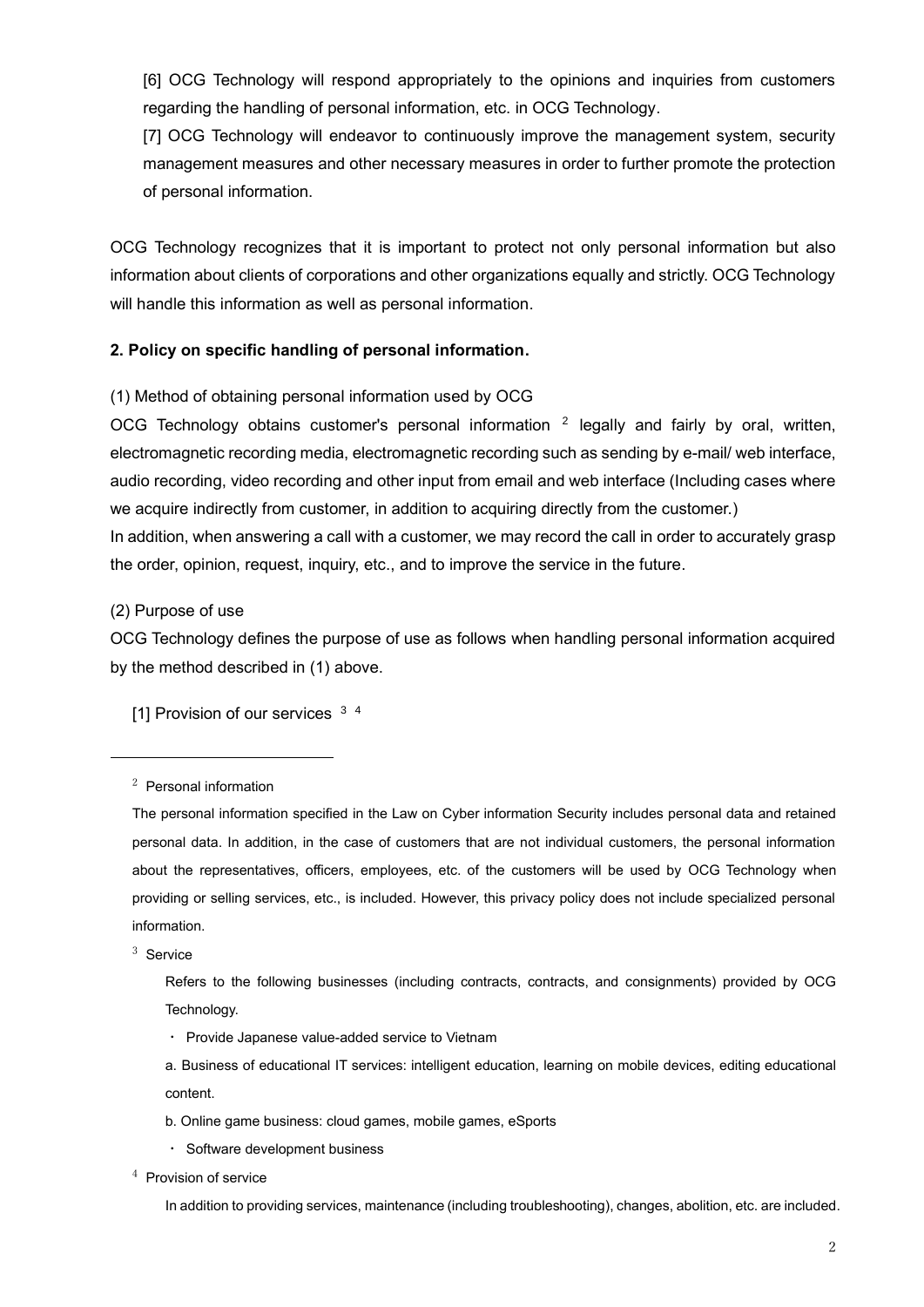The following personal information used by OCG Technology is used to the extent necessary for the purpose of providing services, etc., as well as for customer identity verification, credit management, calculation and billing of services, contacting customers with these information and performing other contracts .

In addition, the information can be used if necessary for introduction of services, proposals and consulting, implementation of measures for quality improvement and CS (customer satisfaction) improvement of services, planning and development of new services, management/improvement of equipment necessary to provide services… and perform other service-related tasks.

In addition, even after the contract related to the service etc. with the customer is canceled, personal information may be used within the scope of the above purpose of use.

1. The name, content, date of application/ start of provision, etc. of the service that the customer applied for or used the service.

2. Customer's name, address, phone number, email address, date of birth, etc.

3. Location of services, etc.

4. Customer's contact information (name, address, phone number, email address, etc.).

5. Name, address, telephone number, etc. of the billing destination, account number and account name of the financial institution required for billing, credit card number, past billing and payment status, etc.

6. Failure response status, failure history information, equipment used information, etc.

7. Name, address, etc. of the recipient related to delivery, etc.

8. Items that correspond to personal information among the information described in the documents and electromagnetic records presented for the purpose of verifying the identity of the customer or the information legally obtained from a third party such as a public institution or a credit information institution.

9. Correspondence history information such as the contents of telephone calls with customers. 10. Items that correspond to personal information among information obtained from third parties with the consent of the person, such as introductions from customers.

11. Information acquired in connection with the provision of services, such as acceptance history of applications/ malfunctions, identification symbols of contractors or users, usage history of services, etc. Items that correspond to personal information among the information that OCG Technology will handle when making inquiries…

[2] Correspondence work such as customer consultation

OCG Technology will use it to the extent necessary to respond to opinions and requests about personal information that OCG uses when exchanging/receiving customers' opinions/requests at OCG's receiving point (including acknowledgement of incidents and requests for notification of personal information), and also use to the extent necessary to improve the quality of service based on customer's opinion and request and to develop new service.

1. The customer's name, address, telephone number, e-mail address, etc.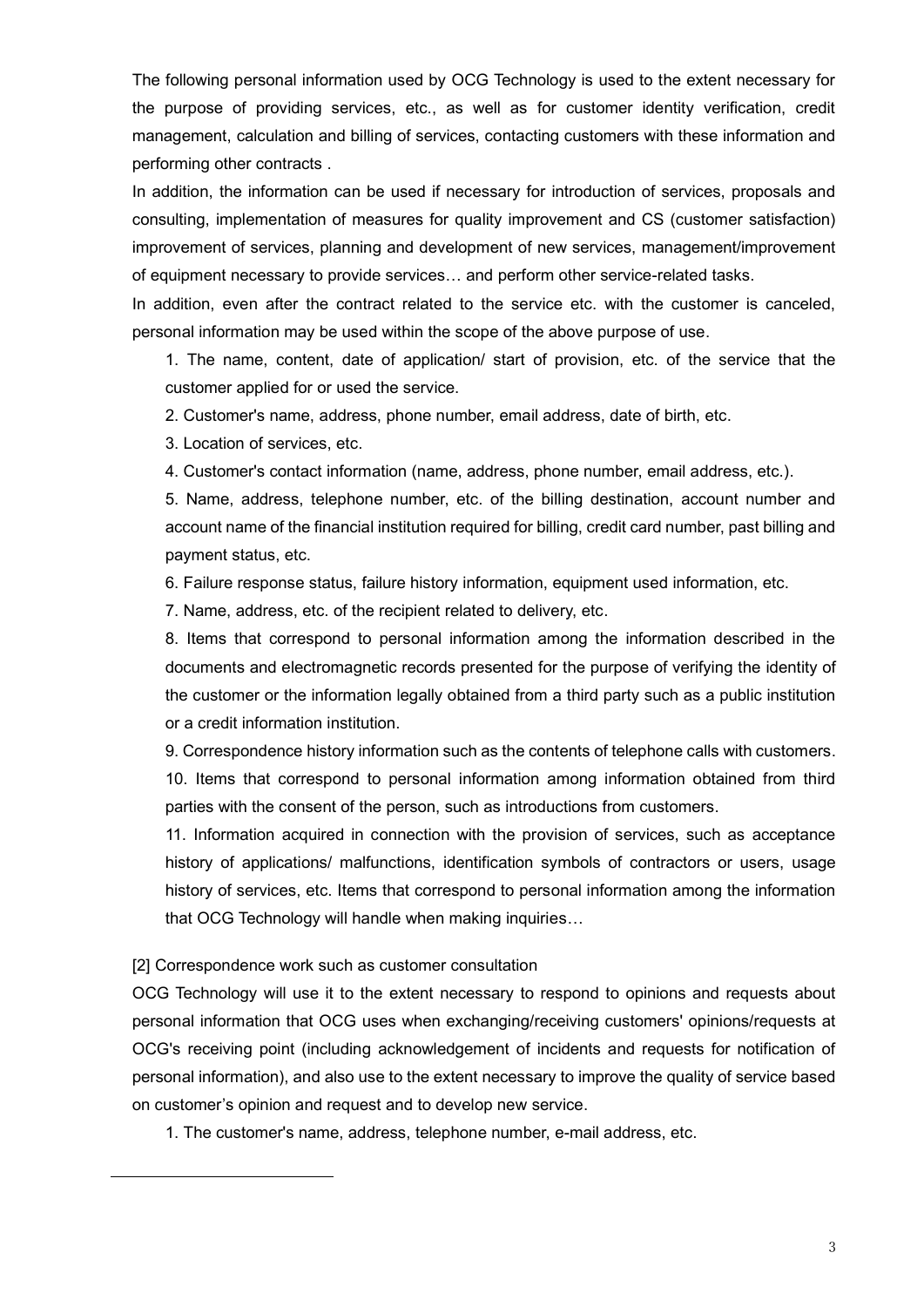2. Other items that correspond to personal information among the contents of consultations and requests.

## [3] Contract business

Personal information that OCG Technology will handle in carrying out the business entrusted by other businesses (sales, agency, etc. of products and services of other businesses).

(3) Provision of personal information associated with outsourcing to other businesses.

OCG Technology shall entrust all or part of the handling of personal information to other businesses for the following operations. In this case, OCG Technology will select a business operator, etc. that is recognized to handle personal information properly, and in the entrustment contract, there are provisions of safety management measures, confidentiality, conditions for sub-contracting and other matters necessary for proper handling of personal information.

- [1] Provision of services, etc. listed in (2) [1] above
- [2] Correspondence work such as customer consultation listed in (2) [2] above
- [3] Entrusted business listed in (2) [3] above

(4) Basic concept regarding safety management measures (security policy)

When handling personal information, OCG Technology will endeavor to appropriately implement the following measures in order to manage personal information safely.

[1] Technical safeguards

We strive to prevent unauthorized access to personal information and leakage, loss, and damage of personal information by taking appropriate measures such as controlling access to personal information, restricting means of taking out, and preventing unauthorized access from the outside. [2] Organized protection measures

• Each department that handles personal information will have a person in charge of personal information protection, and the responsibility and authority will be clearly defined.

• In order to manage personal information safely, we will establish internal rules, manuals, etc., make people engaged in the business of handling personal information to comply, and regularly and appropriately manage and supervise the compliance status.

• Strive to raise the awareness of each employee so that they can fully recognize the importance of personal information and handle it appropriately by regularly conducting appropriate education and training for those engaged in the business of handling personal information.

• When outsourcing the handling of personal information, we will supervise the outsourcing so that it will be handled properly by concluding a confidentiality agreement.

[3] Physical safeguards

We will take various measures such as entry/ exit control of buildings and floors that handle personal information, prevention of theft, and locking when taking out and storing systems and documents.

[4] Understanding the external environment

When handling personal information in a foreign country, such as storing it in a foreign country or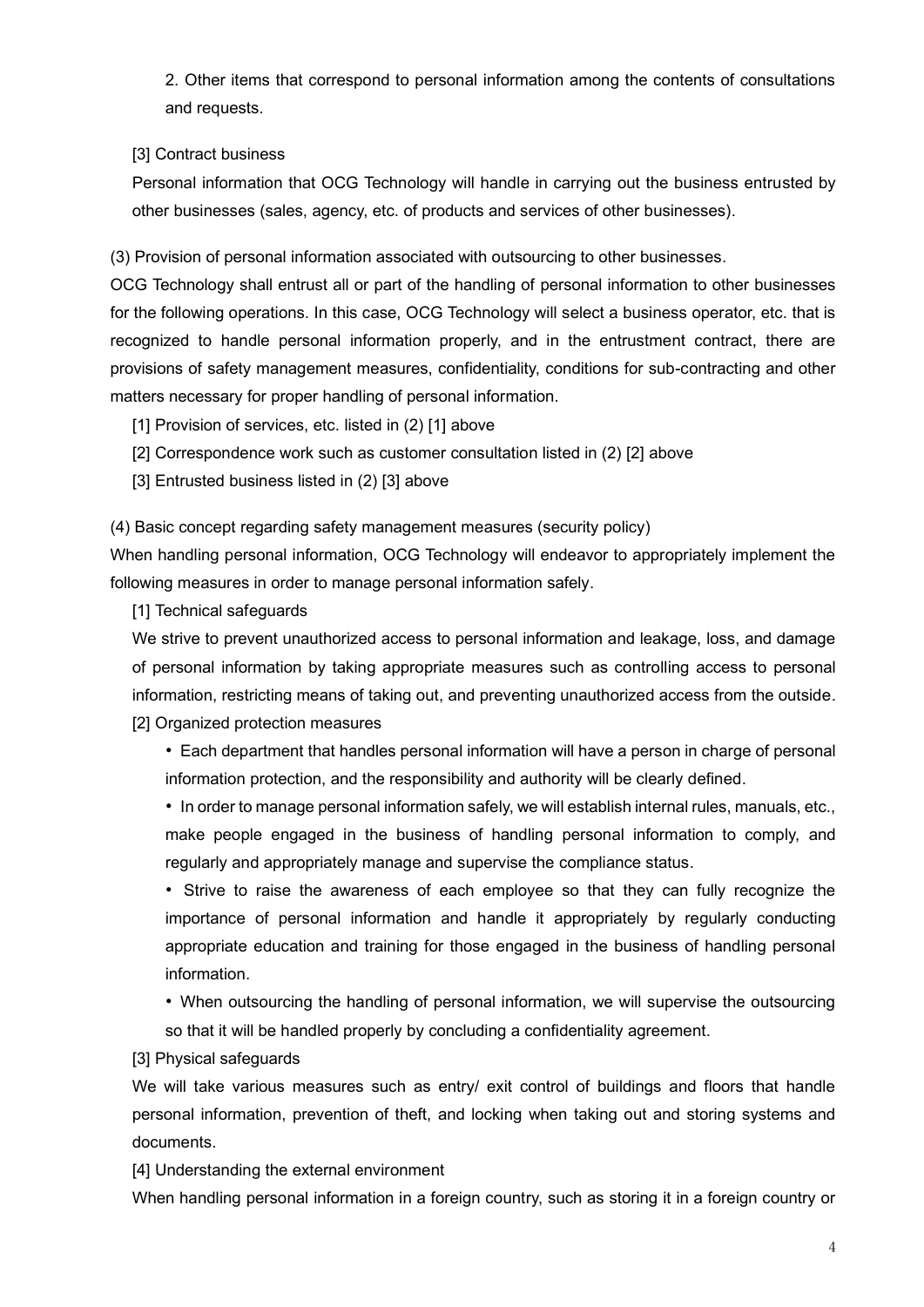providing it to a third party in a foreign country, we will grasp the system regarding the protection of personal information in each country and take appropriate measures.

## (5) Procedures for disclosure, correction

OCG Technology determines the following procedure for: notification of the purpose of use of personal information, request disclosure of the content of personal information provided to 3rd parties (hereinafter referred to as "disclosure, etc."), procedure for requesting deletion, suspension of use, or suspension of provision to a third party (hereinafter referred to as "correction, etc.") (hereinafter referred to as "request for disclosure, correction, etc.") is stipulated as follows:

[1] Request for disclosure / correction contact@ocg.vn

#### [2] Procedures for disclosure, correction

a. Procedures for disclosure

• OCG Technology will respond to requests for disclosure, etc. by the method requested by the customer, such as the method of providing electromagnetic records, the method of delivering documents, or any other method specified by the Company. However, if we determine that it is difficult to disclose by the method requested by the customer, we will inform you of that fact and the reason, and will disclose it in writing. In either case, the customer 's request for disclosure, etc. shall be made by submitting a document in accordance with the format prescribed by OCG Technology.

• OCG Technology may not disclose part or all of the disclosure, based on the provisions of laws , even if there is a request for disclosure, etc. In this case, OCG Technology will inform that it will not disclose the information and the reason for it.

• If you would like to request disclosure, please contact the address mentioned in [1] above. We will inform you about the details of the procedure.

#### b. Procedures for correction

• When OCG Technology makes a request for correction, etc., it will investigate the content of the request. In this case, the request for correction, etc. shall be made by submitting a document in accordance with the format prescribed by OCG Technology.

• OCG Technology will make corrections when, as a result of the investigation, the content of personal information is not true, or when there is a risk that the rights or legitimate interests of the customer will be harmed, or when the handling of the personal information is found to be inappropriate.

• OCG Technology may not make any corrections, etc., in part or in whole, based on the provisions of laws, even if there is a request for corrections, etc. In this case, OCG Technology will inform you that it will not make any corrections and why.

• If you would like to make corrections, please contact the address listed in [1] above. We will inform you about the details of the procedure.

[3] Identity verification

When making a request for disclosure, correction, etc., a document that can confirm that the person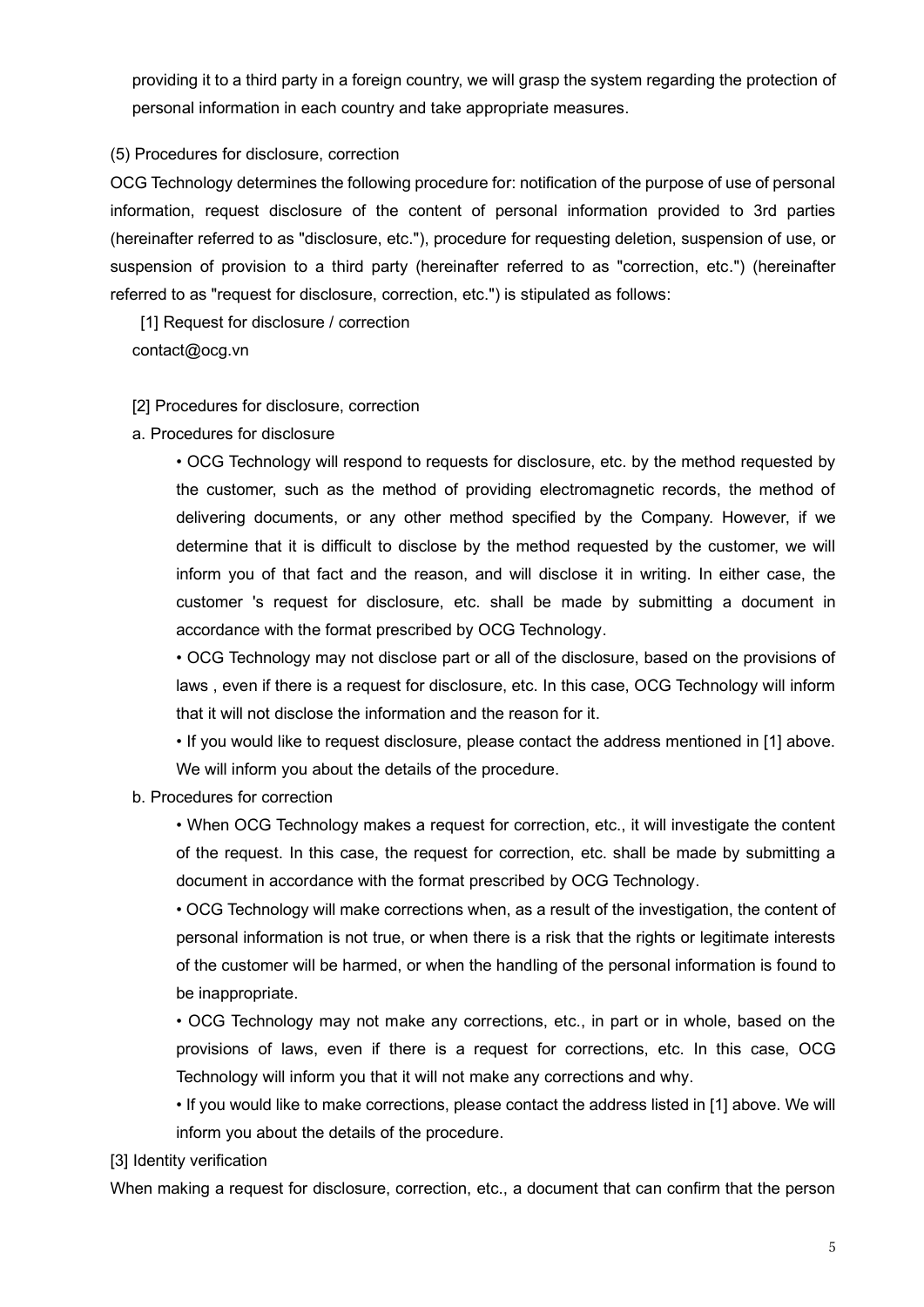or his/ her agent is related to the target personal information is required. For details on the required documents, please contact the address listed in [1] above.

[4] Amount of fees related to requests for disclosure

- Fees: Free
- Shipping: Actual cost of mailing by registered mail

(6) For any questions and requests related to OCG Technology's use of personal information, please contact the address below: [contact@ocg.vn](mailto:contact@ocg.vn)

# (7) Processing of acquired personal information

OCG technology may create pseudonym processing information and anonymous processing information based on the acquired personal information. In that case, we will take appropriate measures in accordance with the provisions of laws.

# (8) Handling of personal information

OCG Technology refers to personal information (information about living individuals that does not fall under any of personal information, pseudonym processing information, or anonymous processing information, specifically, the browsing history and the location, etc.) is handled as follows.

[1] When OCG technology provides personally relevant information

OCG will not provide personal information to the 3rd party (If the third party is in a foreign country) without confirmation that the person knows the provision of such information.

[2] When OCG technology acquires personally related information as personal data

OCG Technology shall obtain the consent of the customer in advance when acquiring personal information as personal data. However, if the person who intends to provide the personal data has obtained the consent of the customer himself/ herself, it can be replaced with obtaining the consent in advance.

(9) Response to the provision of personal information or personal-related information to a third party in a foreign country

OCG provides personal information or personal information to third parties in foreign countries (excluding countries that have a system for the protection of personal information that is considered to be at the same level as Japan in protecting the rights and interests of individuals). The procedure is as follows:

[1] Provision of personal information to third parties in foreign countries

① Method by obtaining consent

OCG Technology may provide personal information to third parties in foreign countries after notifying the customer of the following matters in advance and obtaining their consent.

- $\cdot$  The name of the foreign country to which the service is provided
- ・ System for protection of personal information in the foreign country
- ・ Measures taken by the third party to protect personal information
- ② Method by establishing a system of a third party in a foreign country